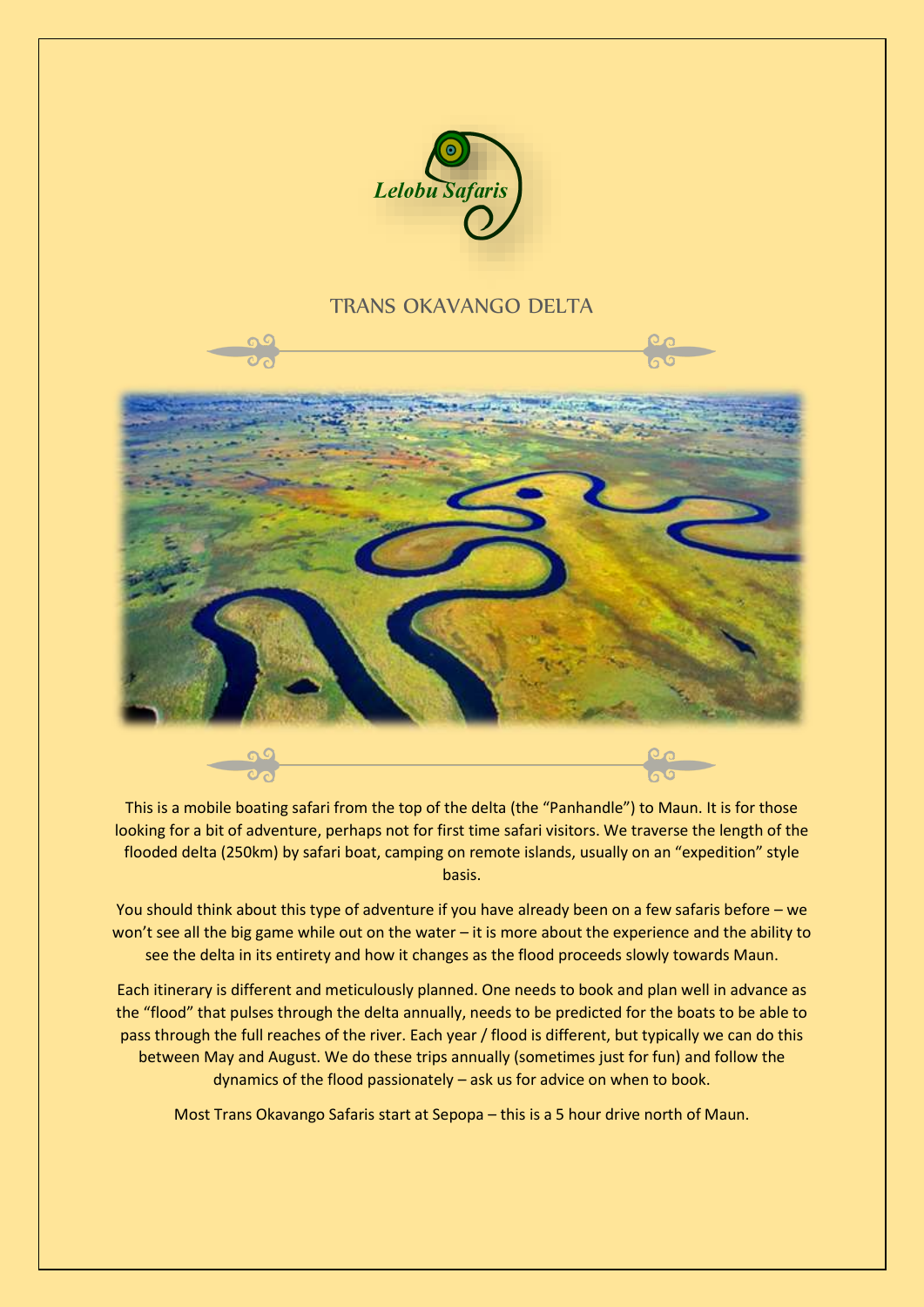

**Trans-Okavango Adventure**

Usually done over a six day period, this trip is not for the fainthearted and the memories you take with you will certainly never be forgotten. Hippos, crocs and problematic reed blockages can cause planned itineraries to vary somewhat on these expeditions.

## **A typical Trans-Okavango itinerary**

### **Day 1:**

We begin the trip in Maun by driving you in our mini-bus to Sepopa in north western Botswana. We depart at 6am and arrive in Sepopa at 10am.

The mini-bus is comfortable, air-conditioned and has ample space for you and your luggage. By 11am you would be on your way on the boat.

A supply boat with all the equipment, provisions and 2 staff members will have set off ahead of you to make camp.

On the first day we go a short way to Ikoga as it is good to spend the first afternoon acquainting ourselves and getting used to the environment.

If Tiger fishing is of interest then this is the part of the Okavango in which to try your luck.

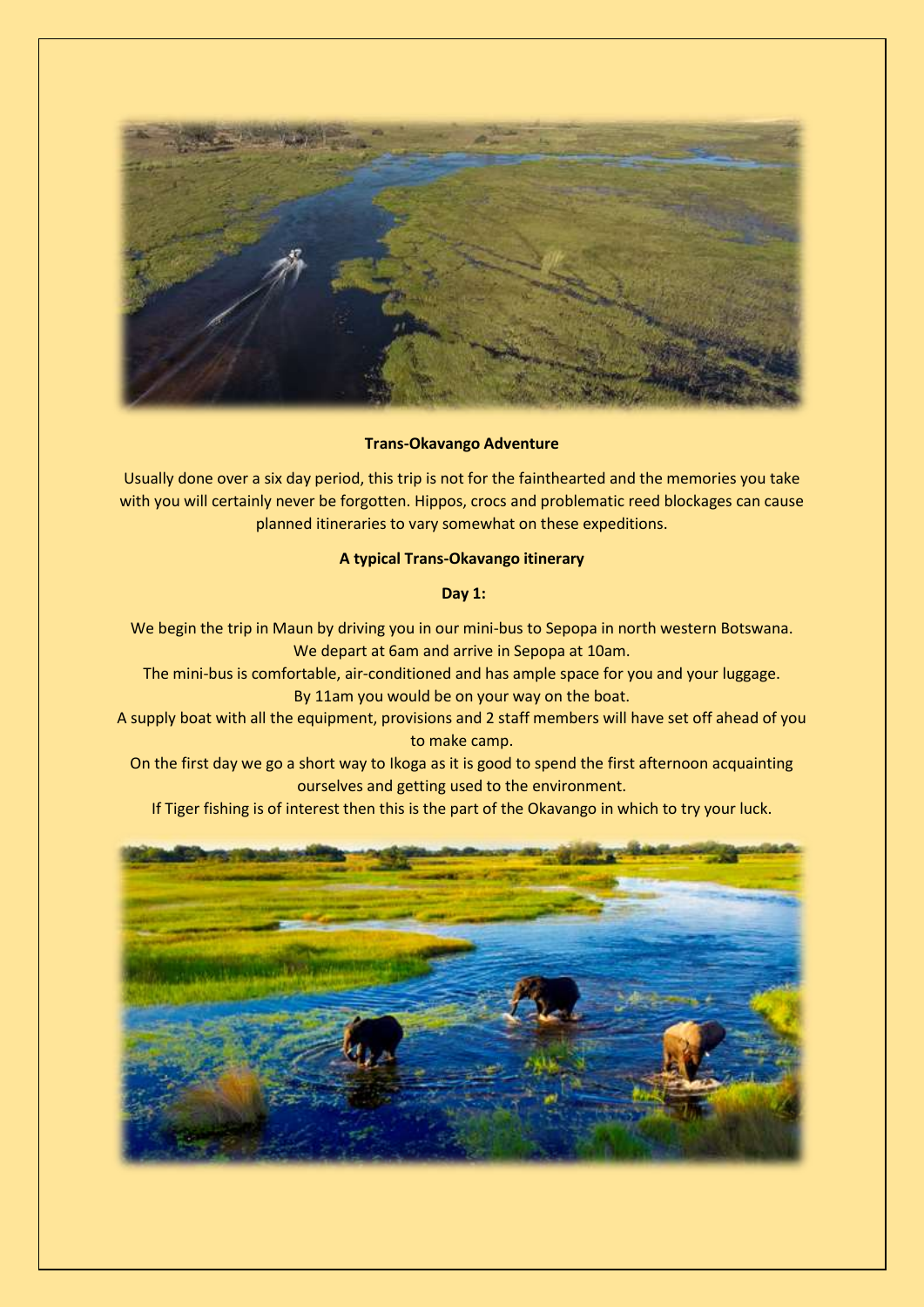#### **Day 2:**

On the second day you will pass through the remainder of the "pan-handle" part of the Okavango. Distance needs to be covered so most of the day is spent cruising down winding papyrus channels punctuated by birding, fishing and a picnic lunch.

In the late afternoon we reach "Masupitsila" in the Jedibe area of the Okavango where we find our camp set up for us.



**Day 3 and 4:**

Part of your Trans Okavango takes you from Masupatsila to Chao again a long way but now you start watching the scenery and vegetation change dramatically.

You are now in the central Okavango, you have left the winding papyrus channels and deep water. You are now in the wide open flood plains teeming with wildlife.

I would recommend 2 nights in Chao in order to get in a good early morning and late afternoon guided game walk and perhaps spend midday out of the sun relaxing over lunch in a spectacular campsite.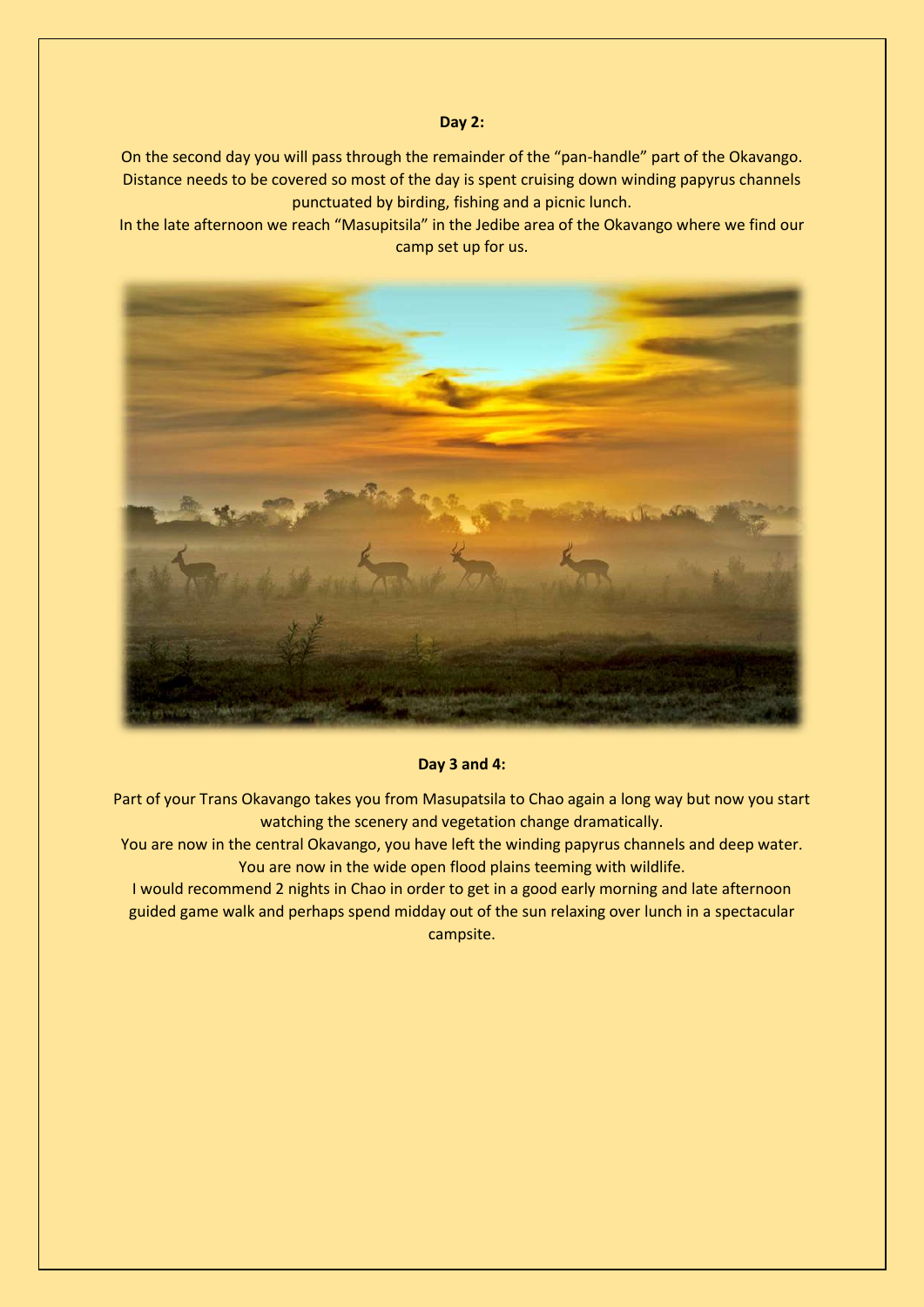

**Day 5:**

The length of river from Chao down to Nxaraga is arguably the most amazing day of boating the Okavango has to offer (especially in the mid-August to mid-October period).

Arrive at Nxaraga in the late afternoon. This is a wonderful campsite set on the edge of a huge lagoon and has good game walking opportunities.



**Day 6:**

Start the last morning in the Okavango with a long game walk on the southern tip of Chiefs Island, getting back to camp mid-morning for a huge cooked brunch to see you through the rest of the day. Spent the afternoon cruising from Nxaraga to Maun with some game viewing on the way.

This day can be enjoyed at a slow pace to do justice to the bird life, wildlife and scenery. There are a lot of places to stop for a picnic and short game walk or two.